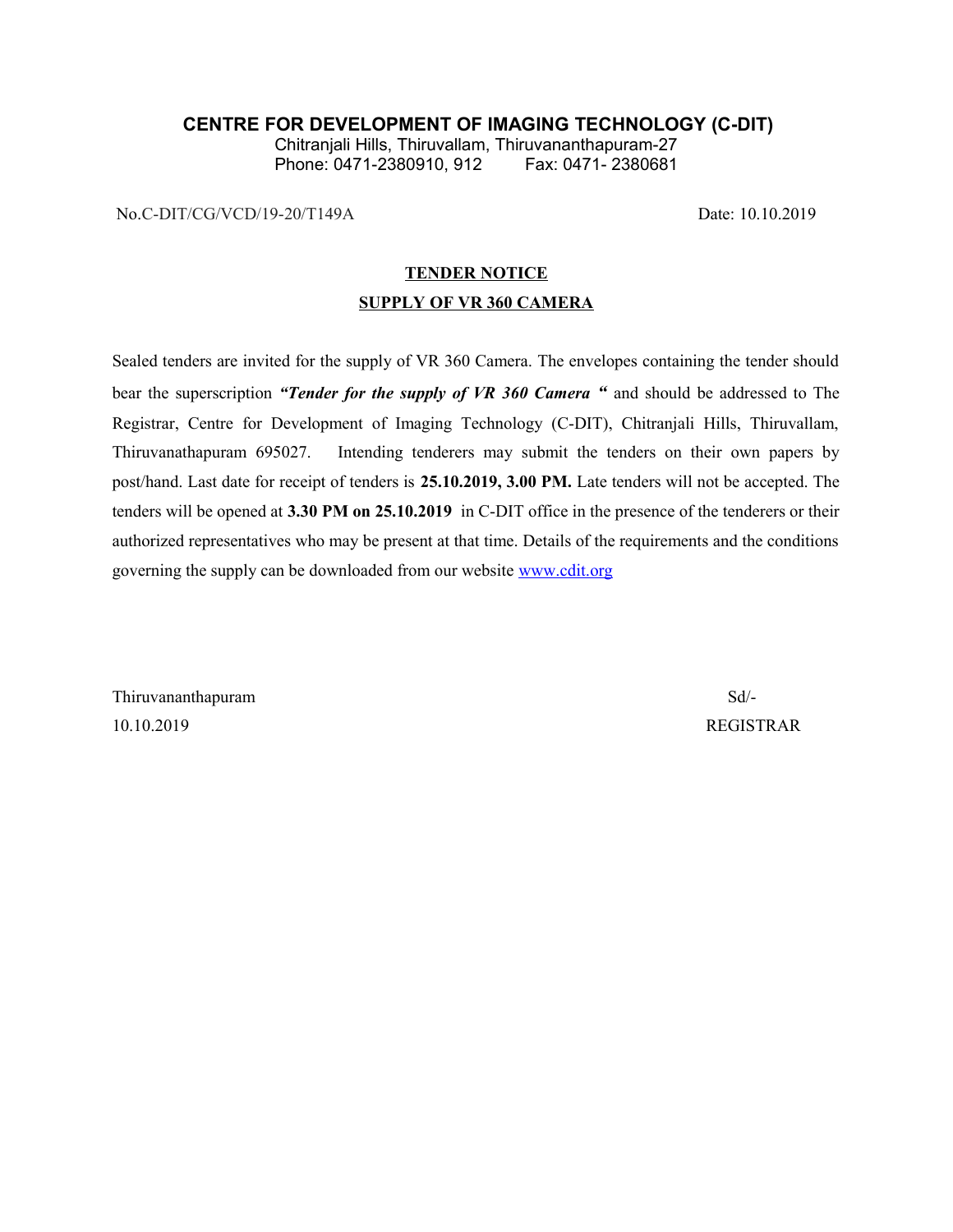## **CENTRE FOR DEVELOPMENT OF IMAGING TECHNOLOGY (C-DIT)**

Chitranjali Hills, Thiruvallam, Thiruvananthapuram-27 Phone: 0471-2380910, 912 Fax: 0471-2380681

No. C-DIT/CG/VCD/19-20/T149A Date: 10.10.2019

### **TENDER FOR SUPPLY OF VR 360 CAMERA**

### **Requirement: 1 No**

## **SPECIFICATION**

| S1<br>N <sub>o</sub> | Items         | Specification                                                                                                                                                                                                                                                                                                                 | Quantity |
|----------------------|---------------|-------------------------------------------------------------------------------------------------------------------------------------------------------------------------------------------------------------------------------------------------------------------------------------------------------------------------------|----------|
|                      | VR 360 Camera | To Record 6K30 or 4K60 Spherical Video,<br>Stitching and Streaming with Windows 10<br>PC, 4x Sony CMOS sensors, 10 Layer, All-<br>Glass Fisheye Lenses, Precisely<br>Synchronized Recording, Up to Two hours<br>of Continuous Recording, Coordinated Auto<br>Exposure, White Balance Durable<br>Aluminum-Alloy, Construction. |          |

### **GENERAL TERMS AND CONDITIONS**

1. This Tender is invited for the "**supply of VR 360 Camera ".**

### **2. ELIGIBILITY CRITERIA OF TENDERER**

To qualify for award of the work, the intending bidder must be an OEM authorized dealer / supplier of the quoted items with prior experience in supplying same or similar equipment at least to two clients in the last two years.

- 3. The bidders will be responsible for effecting supply to the entire satisfaction of the undersigned or his authorized representatives. In case any defect in the item supplied is noticed, such item will be rejected at the risk and cost of the Supplier.
- 4. Bidder shall invariably be accompanied by manufacturer's catalogues and leaflets giving full specifications. Technical particulars and other details of the items offered, 'brand make' and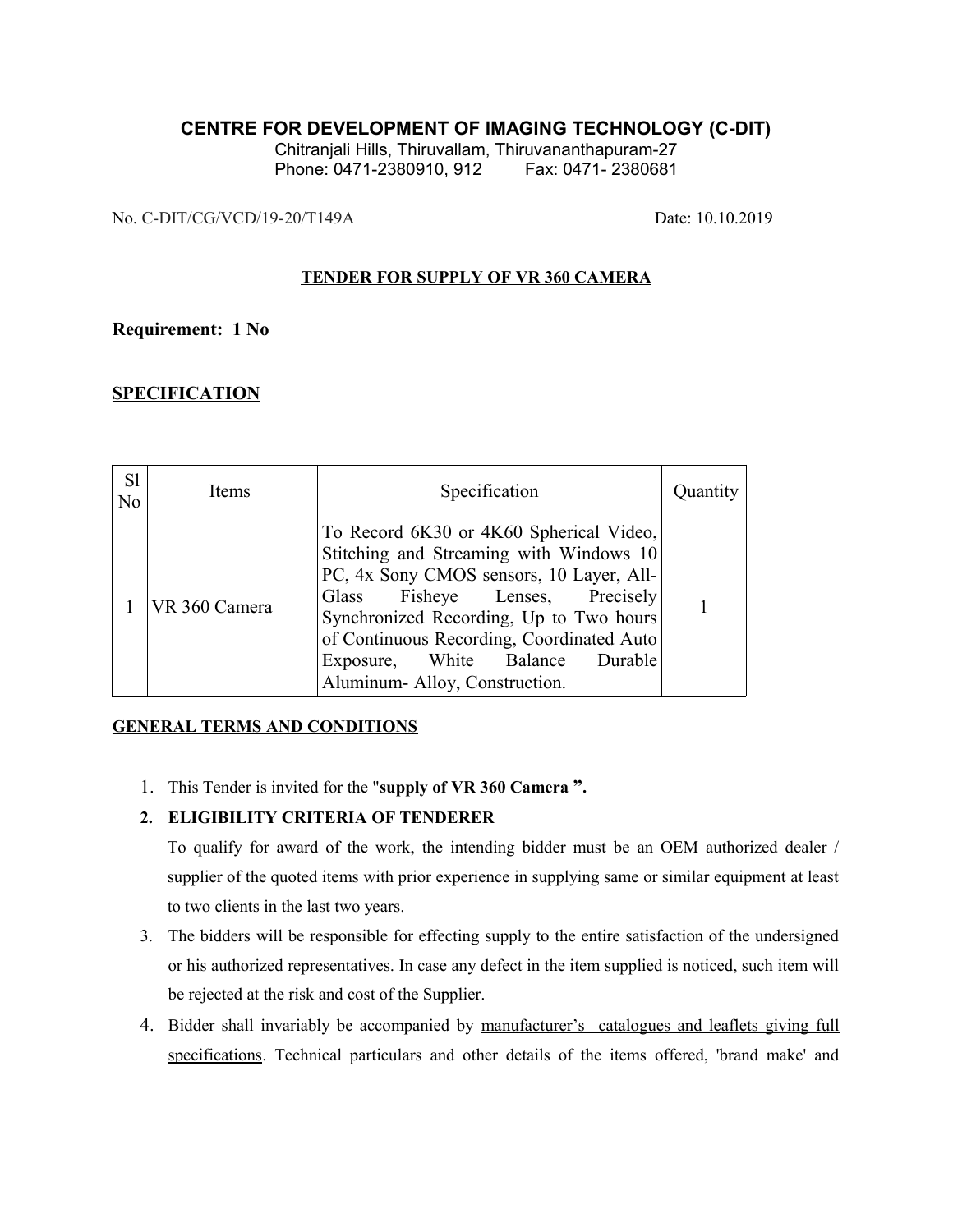complete specification should be mentioned in the tender. In the absence of full details and technical specification the tenders for the items will be rejected.

- 5. The undersigned reserve himself the rights of accepting the whole or any part of the tender and the bidder shall be bound to supply the accepted item at the rates quoted. C-DIT reserve the right to split the quantity of items to be supplied among one or more bidders, at the sole discretion
- 6. No advance payment will be made against supplies.
- 7. **The rate quoted by the bidder shall be inclusive of tax, transportation charges and installation charges at site.** Rates quoted by the bidder shall be valid for a period of six months from the date of opening of the tender.
- 8. Delivery period shall be specifically indicated in the tender and strictly adhered to. The supply shall be arranged within **15 days** on receipt of the firm order. Any delay in the delivery period after the supply order is placed may result in cancellation of the supply order or payment of liquidated damages @ ½% per day subject to a maximum of 10% of contract price
- 9. The rate should be quoted for the unit shown in the list and tenders which do not indicate this essential information will not be considered.

### **10. There is no separate bid form. The supplier shall submit the price offers in their own paper**

- 11. The rate quoted for material shall be firm and no enhancement will be allowed under any circumstances.
- 12. The Supplier/ Contractor shall provide on-site comprehensive warranty of **one year** for the products from the date of supply.
- 13. If the bidder furnishes wrong and/or misguiding data, statement(s) etc. about technical acceptability of the goods and services offered by it, its tender will be liable to be ignored and rejected in addition to other remedies available to the purchaser in this regard.
- 14. After Sales Service: The bidder should have after sales service centre in Thiruvananthapuram or Kochi or Kozhikode. Complaints should be attended properly, maximum within 24 hrs. The service should be provided directly by bidder's trained personal.
- 15. All items offered shall conform in all respects to the relevant Indian standard Specification with up to date amendments wherever applicable.
- 16. Any dispute / differences between the parties arising out of and in connection with the contract shall be settled amicably by mutual negotiations. Unresolved disputes/ differences, if any, shall be settled by Arbitration and the arbitration proceedings shall be conducted at Thiruvananthapuram (India) in English language, under the Indian Arbitration and Conciliation Act(Amended), 2013. Unsettled disputes will be referred to courts and courts in Thiruvananthapuram/ Kerala will have exclusive jurisdiction over the same.
- 17. C-DIT reserve the right to cancel any or all tenders without assigning any reasons whatsoever